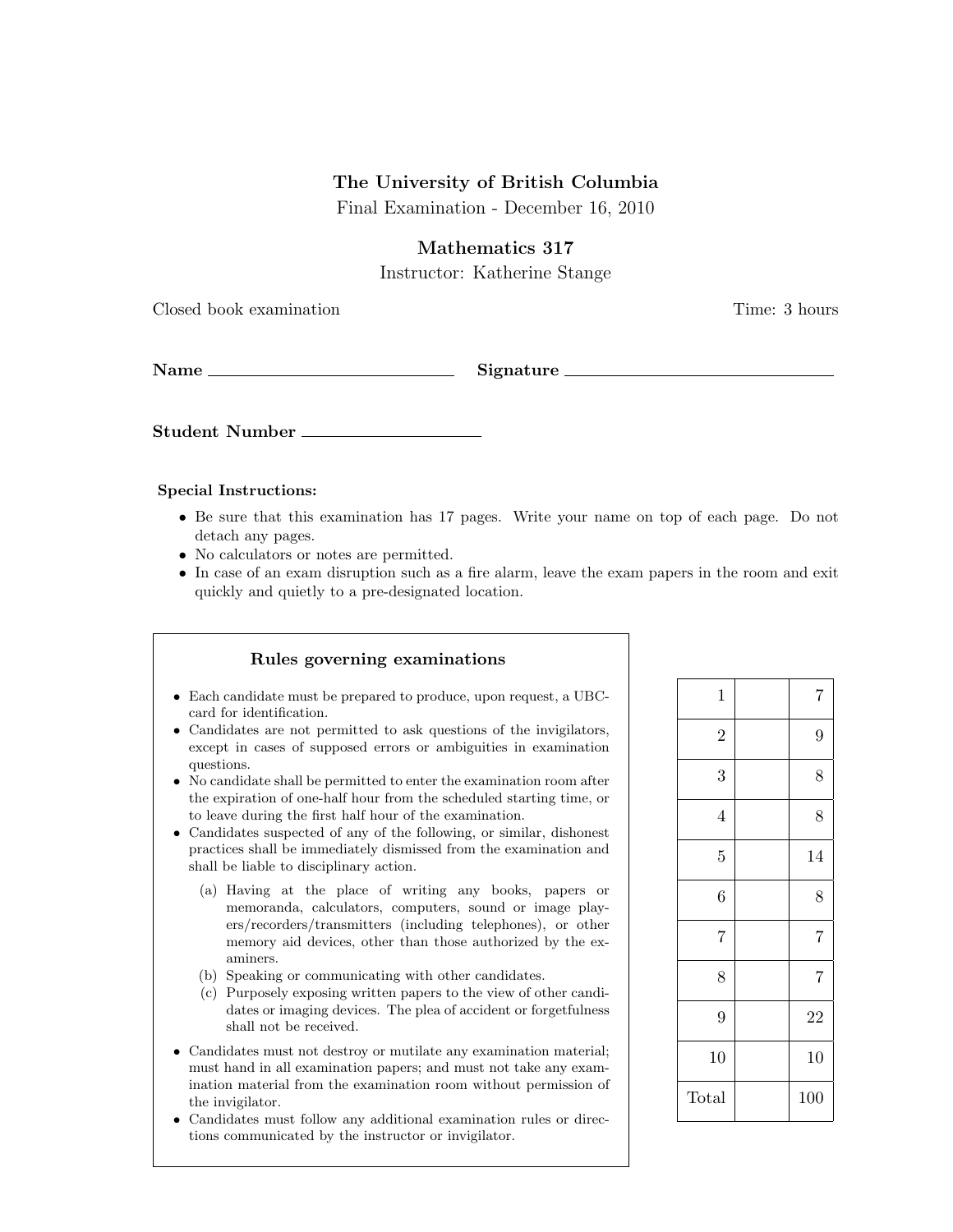# Problem 1 of 10 [7 points]

Let  $\mathbf{r}(t) = \langle 3 \cos t, 3 \sin t, 4t \rangle$  be the position vector of a particle as a function of time  $t \ge 0$ .

(a)  $(2 \text{ points})$  Find the velocity of the particle as a function of time  $t$ .

(b) (5 points) Find the arclength of its path between  $t = 1$  and  $t = 2$ .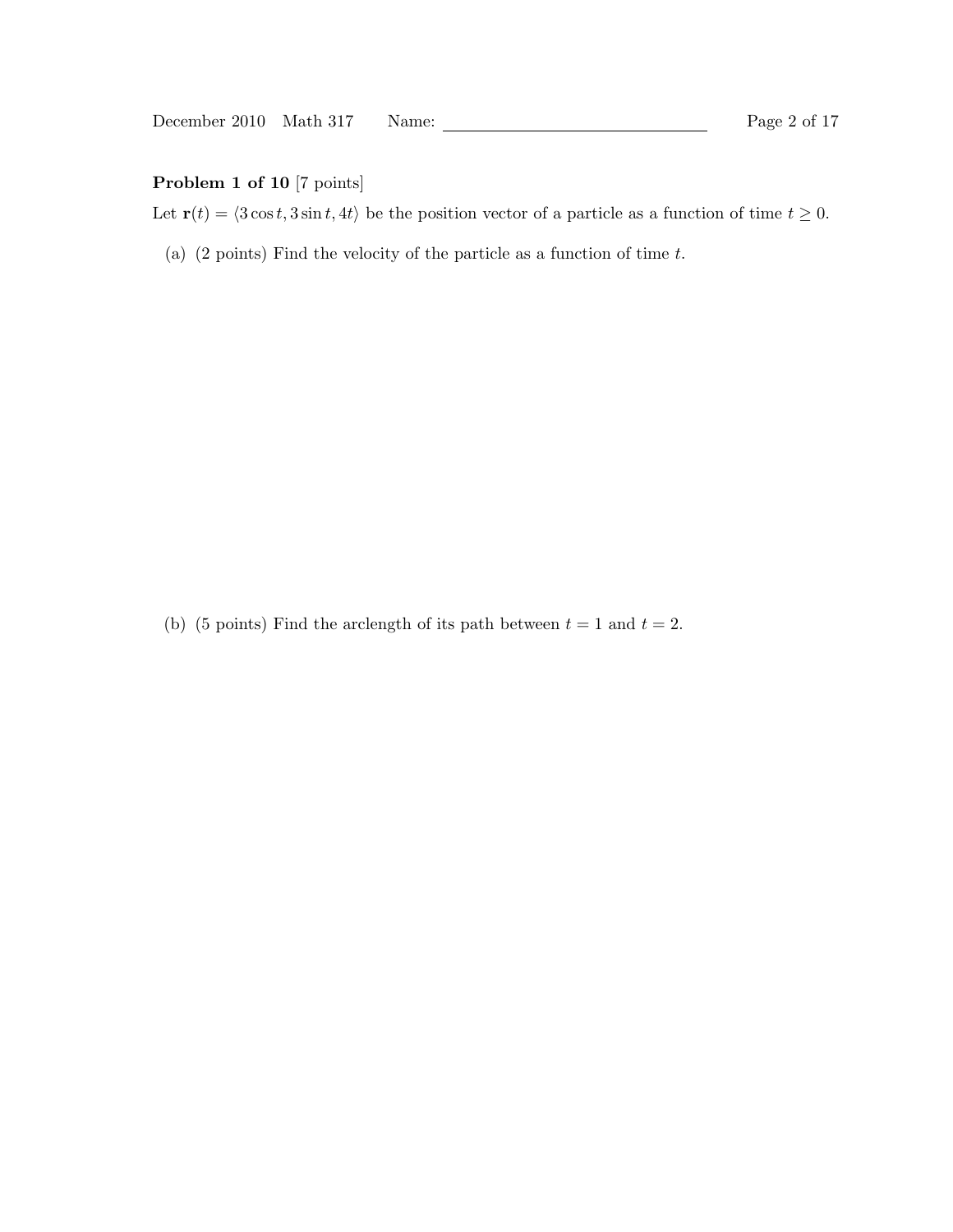December 2010 Math 317 Name: Page 3 of 17

# Problem 2 of 10 [9 points]

Let  $C$  be the upper half of the unit circle centred on  $(1, 0)$  (i.e. that part of the circle which lies above the  $x$  axis), oriented clockwise. Compute the line integral

Z  $\mathcal{C}_{0}^{(n)}$ xy dy.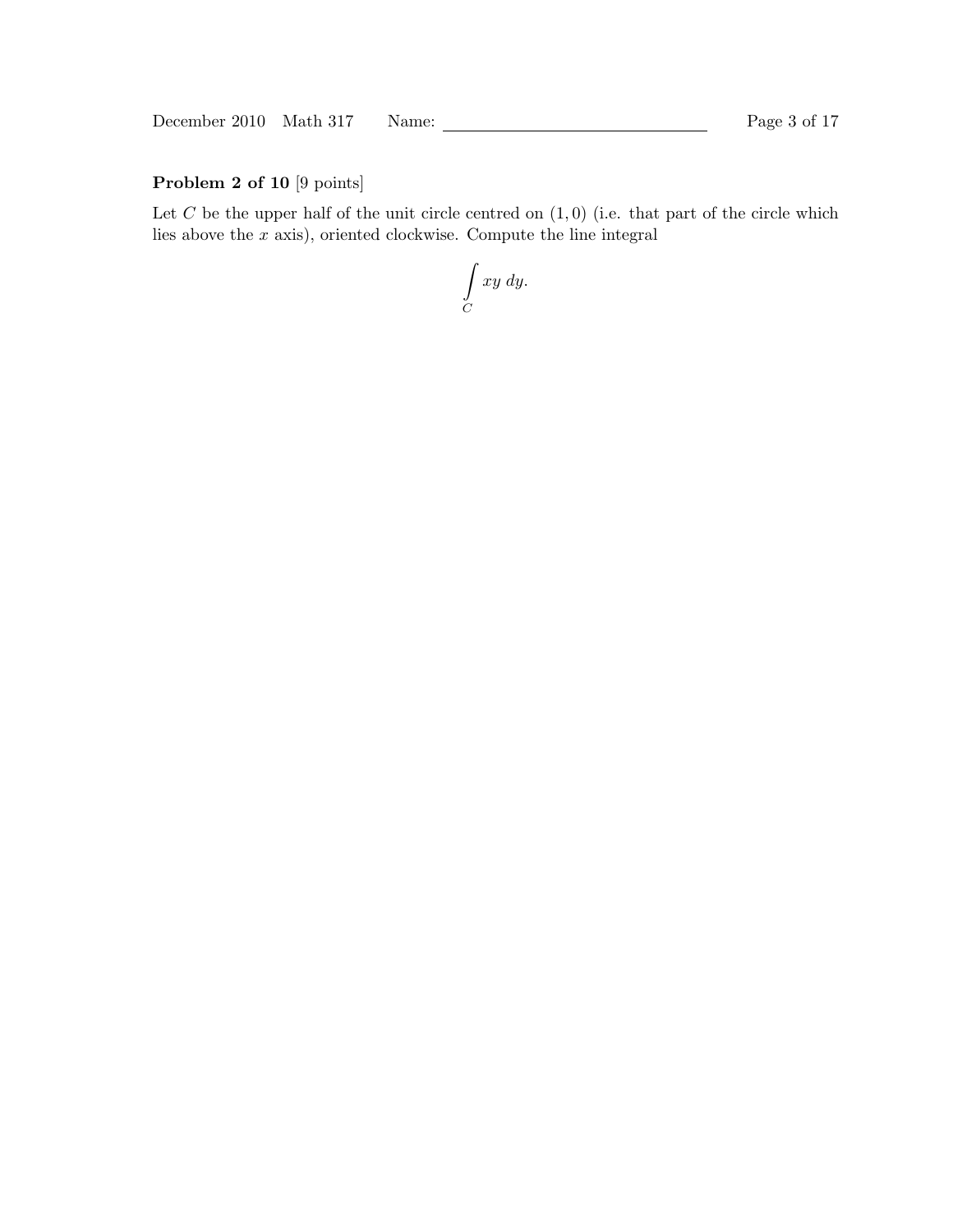### Problem 3 of 10 [8 points]

Let  $S$  be the surface given by

$$
\mathbf{s}(u, v) = \langle u + v, u^2 + v^2, u - v \rangle, \quad -2 \le u \le 2, -2 \le v \le 2
$$

(a) (4 points) Find the tangent plane to the surface at the point  $(2, 2, 0)$ .

(b) (2 points) This is a surface you are familiar with. What surface is it (it may be just a portion of one of the following)? Circle one:

sphere helicoid ellipsoid saddle parabolic bowl cylinder cone plane

(c) (2 points) In which direction does the parametrisation orient the surface? Circle the correct choices: In the ( positive / negative ) ( $x / y / z$  ) direction.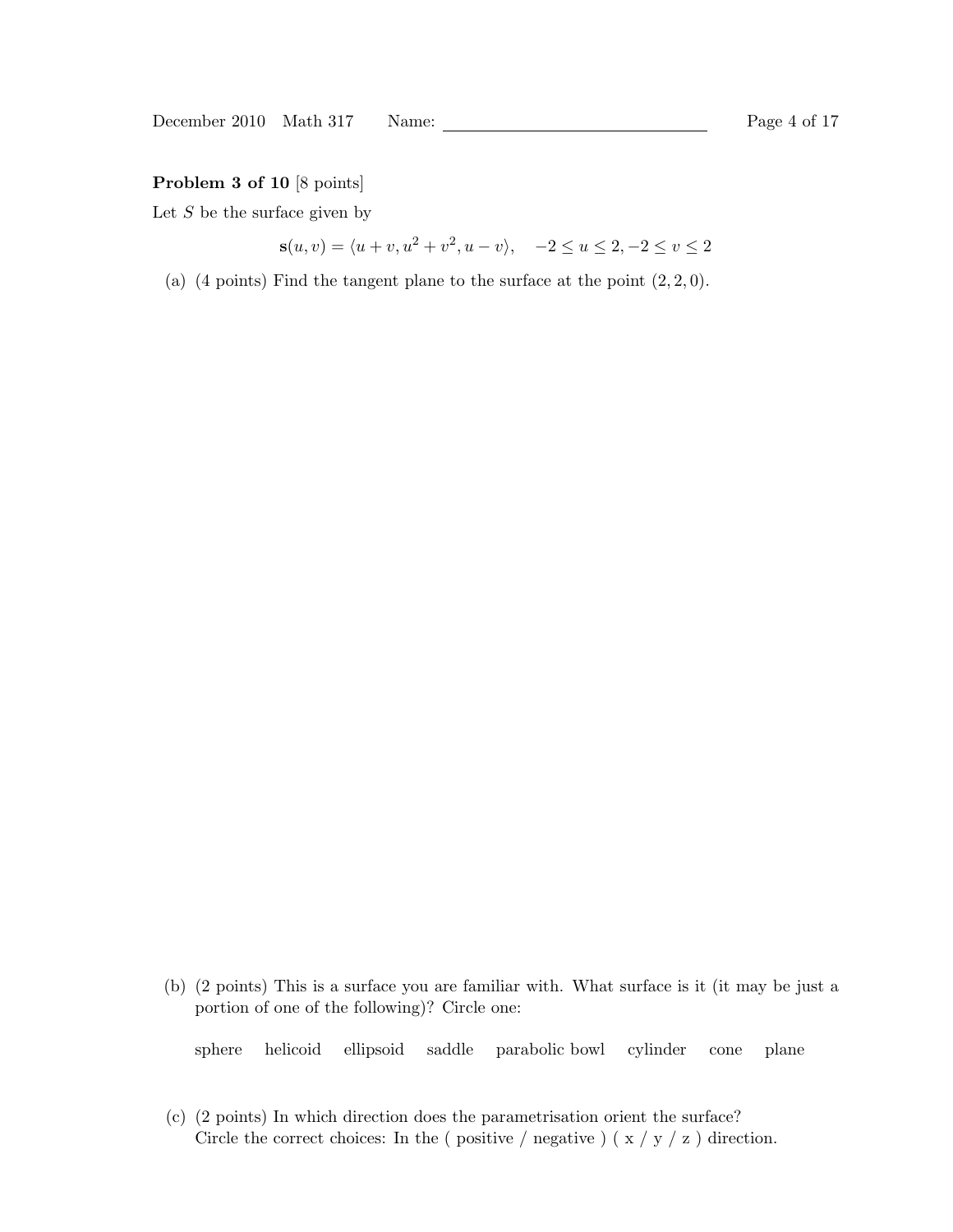December 2010 Math 317 Name: Page 5 of 17

Problem 4 of 10 [8 points]

Let

$$
\mathbf{F}(x,y) = \langle y^2 - e^{-y^2} + \sin x, \ 2xy e^{-y^2} + x \rangle.
$$

Let C be the boundary of the triangle with vertices  $(0, 0)$ ,  $(1, 0)$  and  $(1, 2)$ , oriented counterclockwise. Compute

$$
\int\limits_C \mathbf{F} \cdot d\mathbf{r}.
$$

Hint: Don't do the integral directly.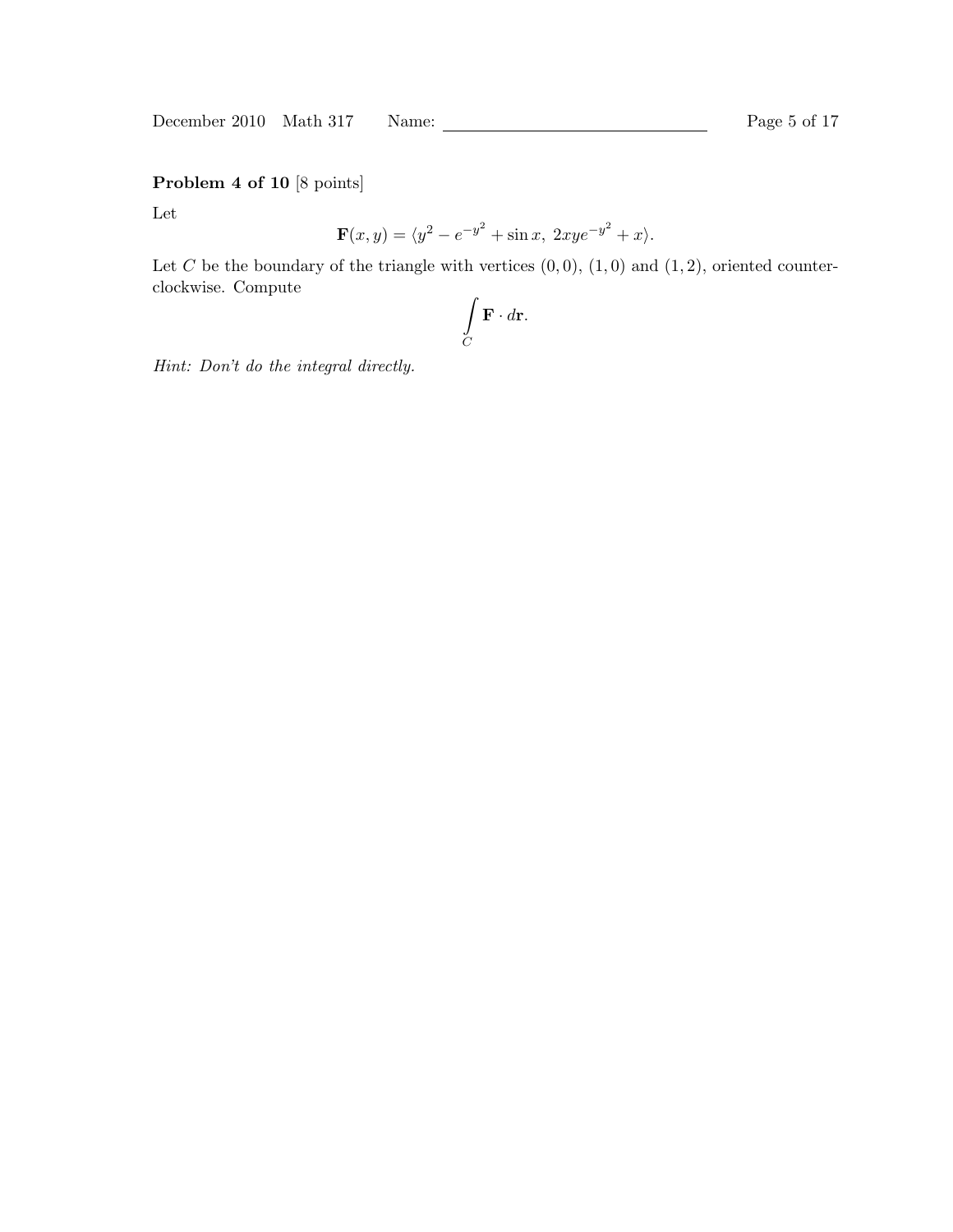December 2010 Math 317 Name: 2010 Math 317 Name: Page 6 of 17

# Problem 5 of 10 [14 points]

Let

$$
\mathbf{F}(x,y,z) = \langle \frac{y}{x} + x^{1+x^2}, \ x^2 - y^{1+y^2}, \ \cos^5(\ln z) \rangle.
$$

(a) (2 points) Write down the domain  $D$  of  $\mathbf{F}$ .

- (b) (1 points) Circle the correct statement(s):
	- (a)  $D$  is connected.
	- (b)  $D$  is simply connected.
	- $(c)$  D is disconnected.
- (c) (2 points) Compute  $\nabla \times \mathbf{F}$ .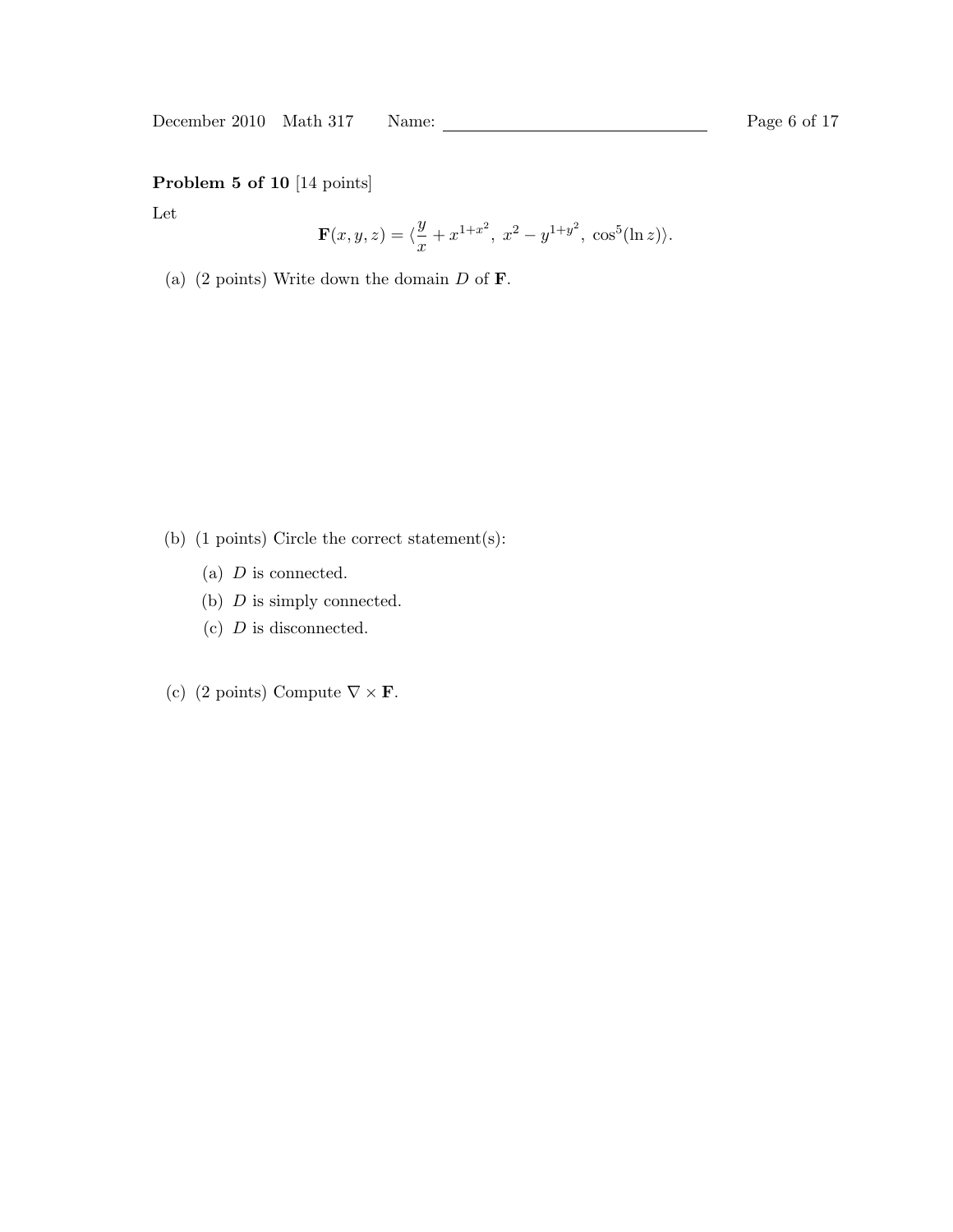December 2010 Math 317 Name: 2010 Math 317 Name: Page 7 of 17

(d) (8 points) Let C be the square with corners  $(3 \pm 1, 3 \pm 1)$  in the plane  $z = 2$ , oriented clockwise (viewed from above, i.e. down z-axis). Compute

$$
\int\limits_C \mathbf{F} \cdot d\mathbf{r}.
$$

Hint: Don't do it directly.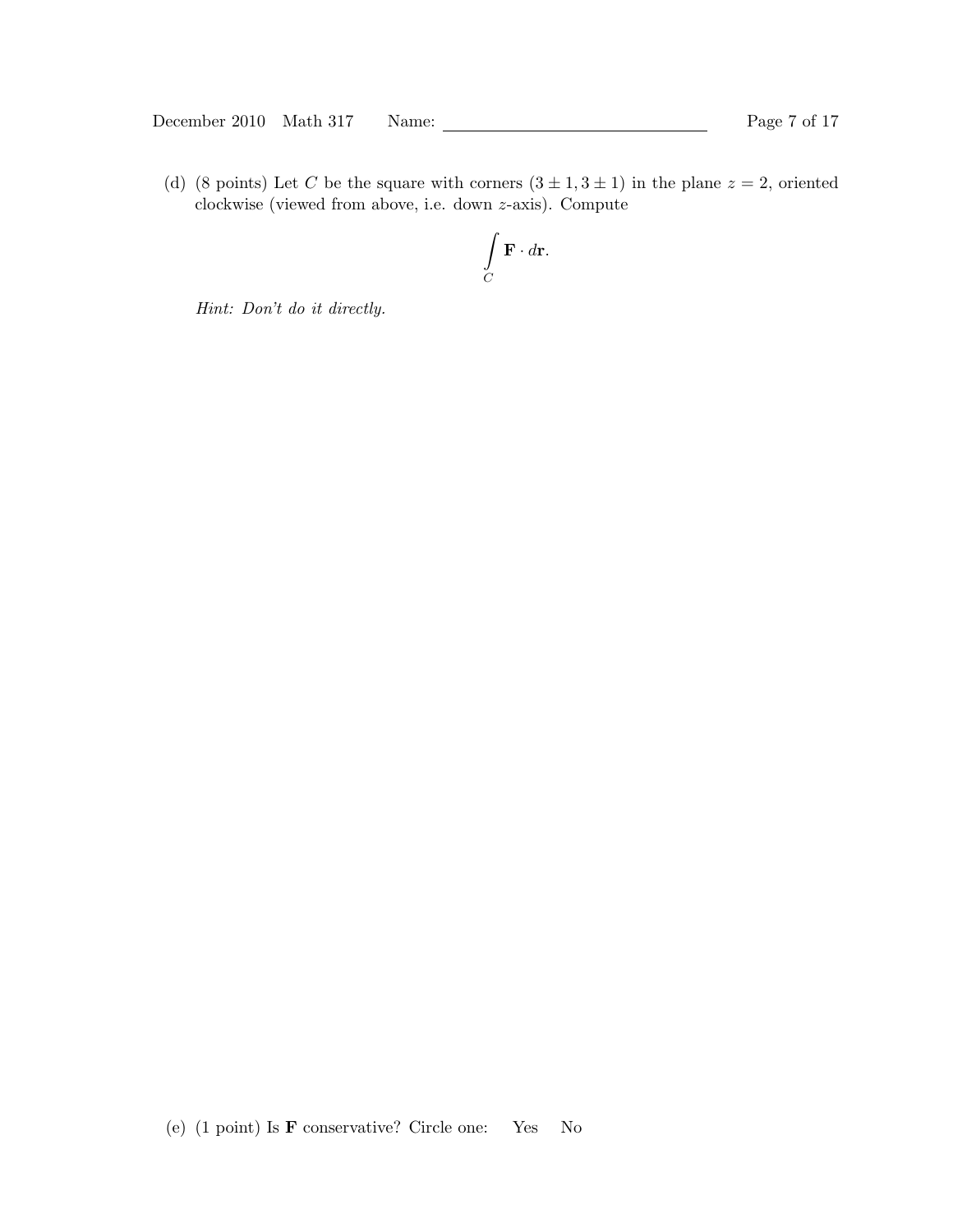# Problem 6 of 10 [8 points]

Let

$$
\mathbf{F}(x, y, z) = \langle e^{-y^2} + y^{1+x^2} + \cos(z), -z, y \rangle.
$$

Let  ${\cal S}$  be the surface which consists of two parts:

- the portion of the paraboloid  $y^2 + z^2 = 4(x+1)$  satisfying  $0 \le x \le 3$  and
- the portion of the sphere  $x^2 + y^2 + z^2 = 4$  satisfying  $x < 0$ .

and is oriented outward. Compute

$$
\iint\limits_{S} \operatorname{curl} \mathbf{F} \cdot d\mathbf{S}.
$$

Hint: Don't do it directly.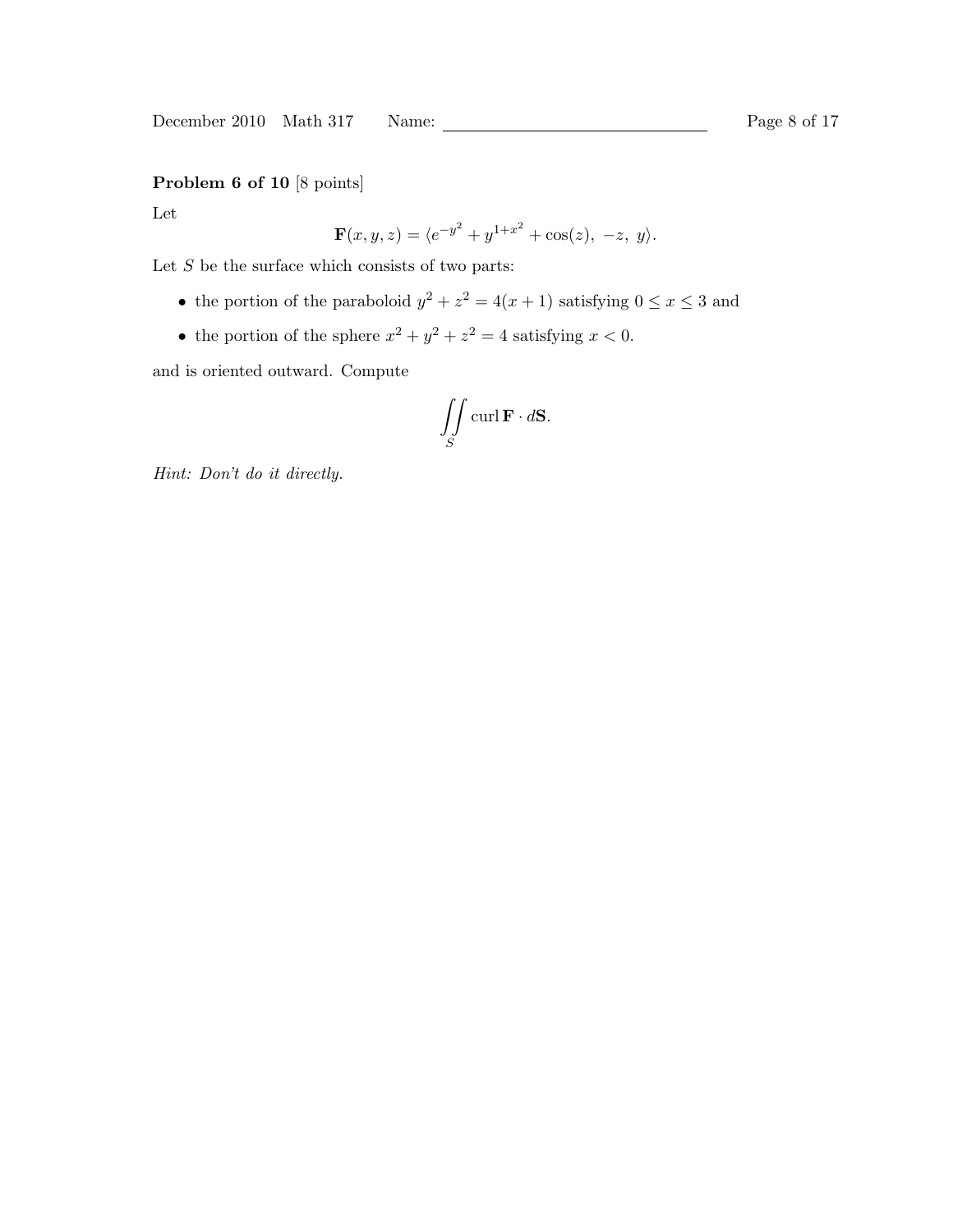December 2010 Math 317 Name: Page 9 of 17

Problem 7 of 10 [7 points]

Let

$$
\mathbf{F}(x, y, z) = \langle 1 + z^{1 + z^{1 + z}}, 1 + z^{1 + z^{1 + z}}, 1 \rangle.
$$

Let  $S$  be the portion of the surface

$$
x^2 + y^2 = 1 - z^4
$$

which is above the xy-plane. What is the flux of  **downward through**  $S$ **?**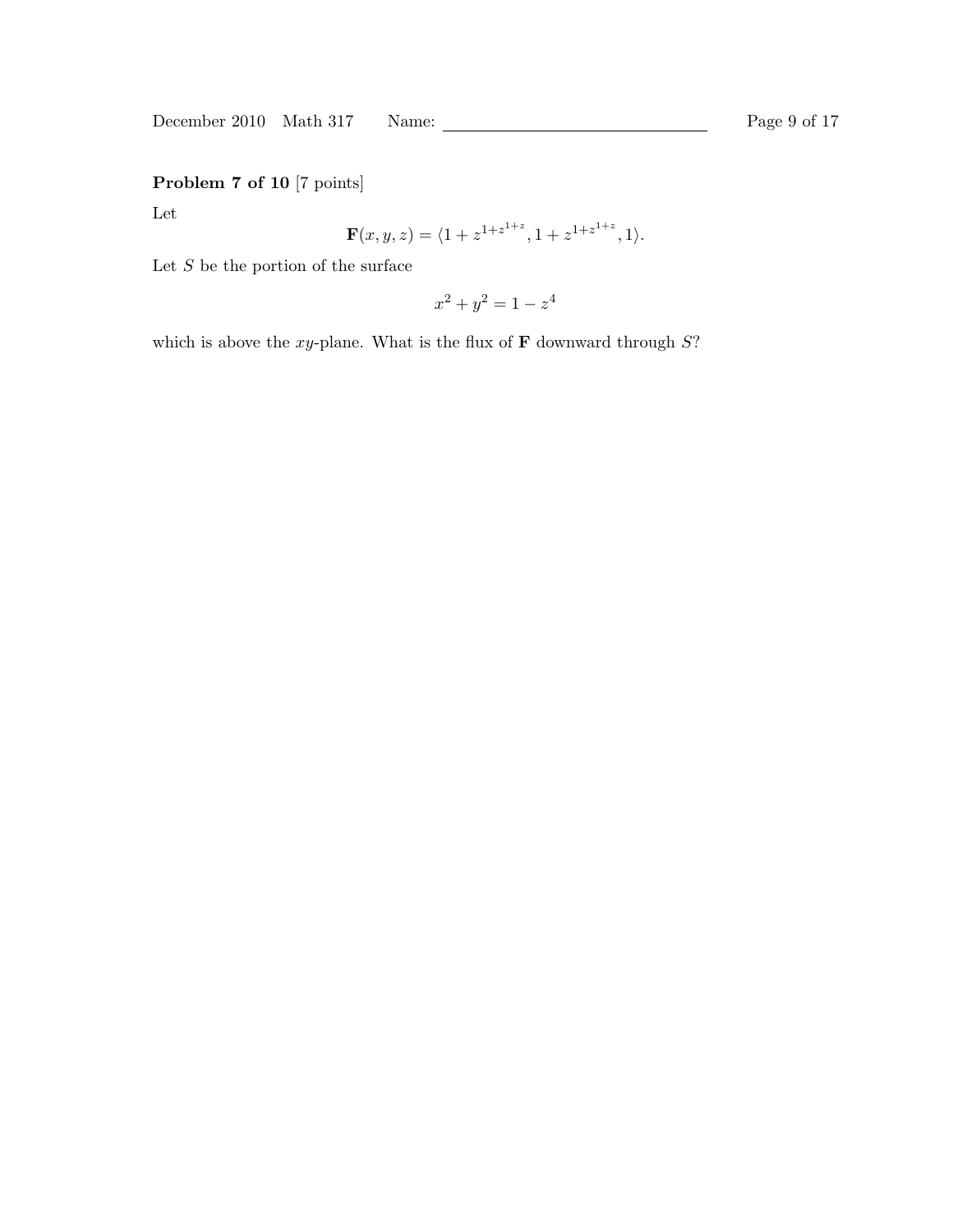December 2010 Math 317 Name: Page 10 of 17

Problem 8 of 10 [7 points]

Let

$$
\mathbf{F}(x,y) = \langle 1, y g(y) \rangle,
$$

and suppose that  $g(y)$  is a function defined everywhere with everywhere continuous partials. Show that for any curve  $C$  whose endpoints  $P$  and  $Q$  lie on the x-axis,

distance between *P* and 
$$
Q = \left| \int_C \mathbf{F} \cdot d\mathbf{r} \right|
$$
.

 $\mathbf{r}$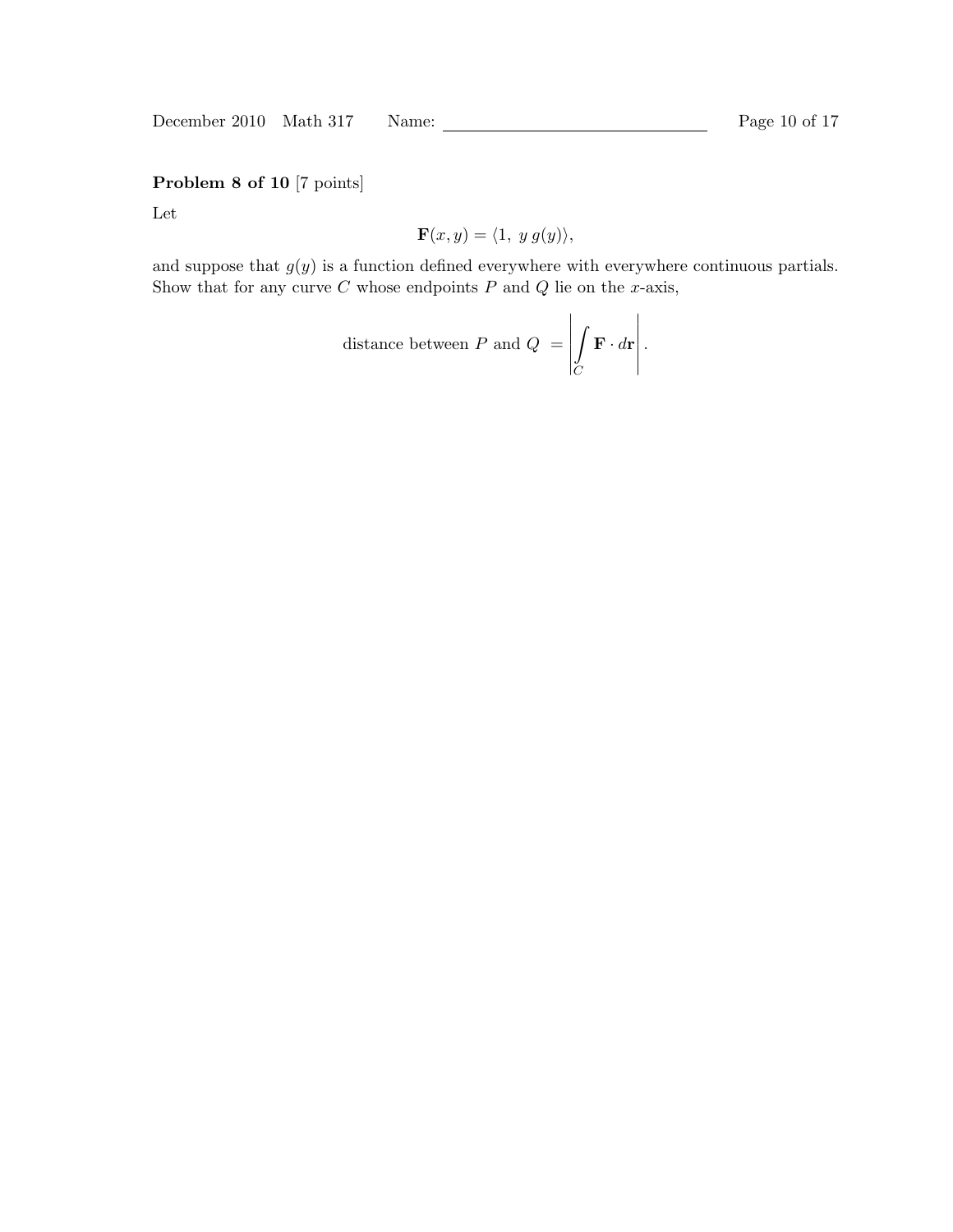### Problem 9 of 10 [22 points]

Short Answer. Only your answer counts.

(a) (1 point) In the curve shown below (a helix lying in the surface of a cone), is the curvature increasing, decreasing, or constant as z increases?

Circle the answer: increasing decreasing constant



(b) (2 points) Of the two functions shown below, one is a function  $f(x)$  and one is its curvature  $\kappa(x)$ . Which is which?

 $f(x)$  is (circle one):  $C$   $D$ 

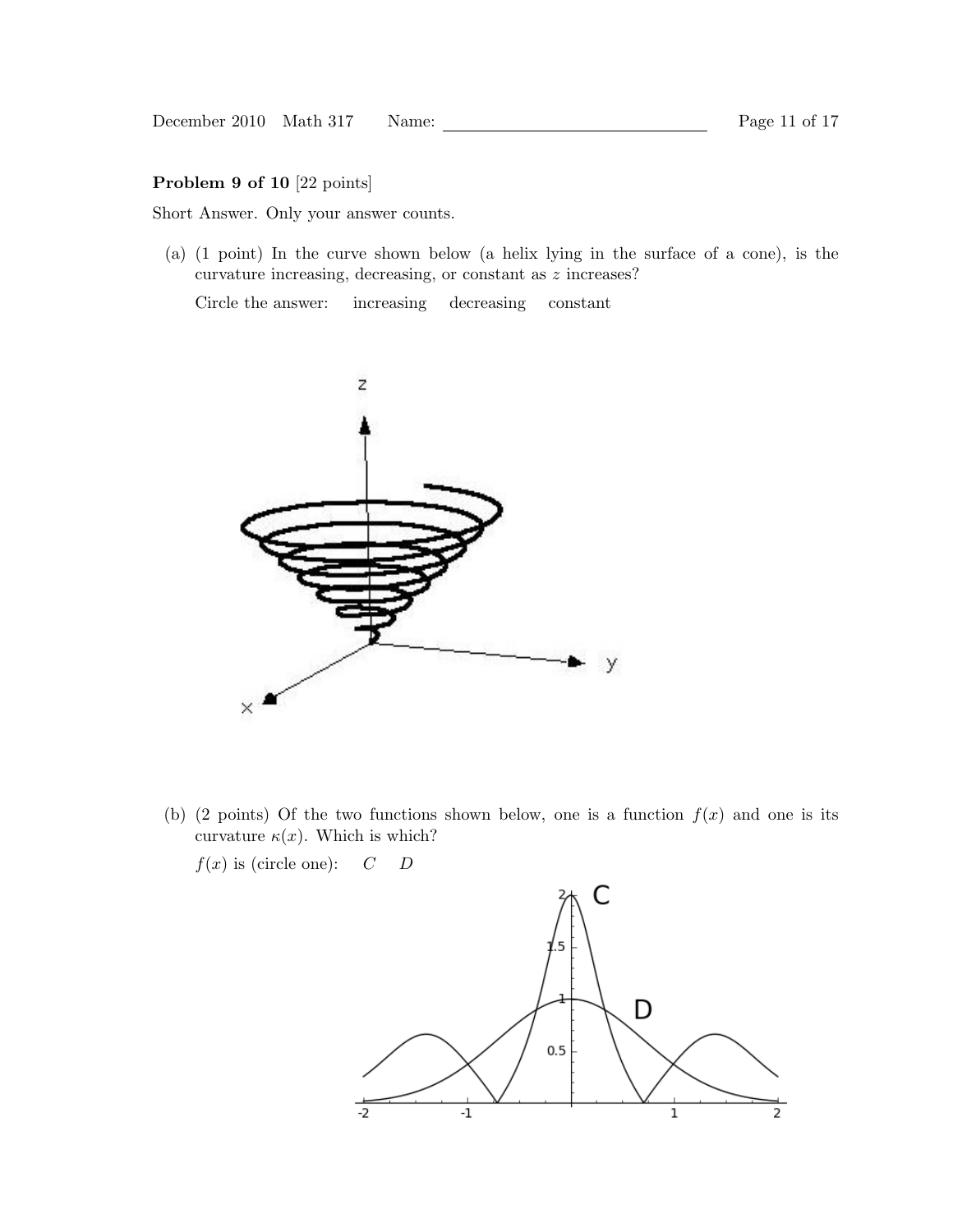(c) (3 points) Let C be the curve of intersection of the cylinder  $x^2 + z^2 = 1$  and the saddle  $xz = y$ . Parametrise C.

$$
\mathbf{r}(t) =
$$
domain:

(d) (4 points) Let H be the helical ramp (also known as a helicoid) which revolves around the  $z$ -axis in a clockwise direction viewed from above, beginning at the  $y$ -axis when  $z = 0$ , and rising  $2\pi$  units each time it makes a full revolution. Let S be the the portion of H which lies outside the cylinder  $x^2 + y^2 = 4$ , above the  $z = 0$  plane and below the  $z = 5$  plane.

Choose one of the following functions and give the domain on which the function you have chosen parametrises S. (Hint: Only one of the following functions is possible.)

(a)  $s(u, v) = \langle u \cos v, u \sin v, u \rangle$ (b)  $s(u, v) = \langle u \cos v, u \sin v, v \rangle$ (c)  $s(u, v) = \langle u \sin v, u \cos v, u \rangle$ (d)  $s(u, v) = \langle u \sin v, u \cos v, v \rangle$ 

# domain:

(e) (2 points) Write down a parametrised curve of zero curvature and arclength 1.

# $\mathbf{r}(t) =$ domain:

(f) (2 points) If  $\nabla \cdot \mathbf{F}$  is a constant C on all of  $\mathbb{R}^3$ , and S is a cube of unit volume such that the flux outward through each side of  $S$  is 1, what is  $C$ ?

 $C =$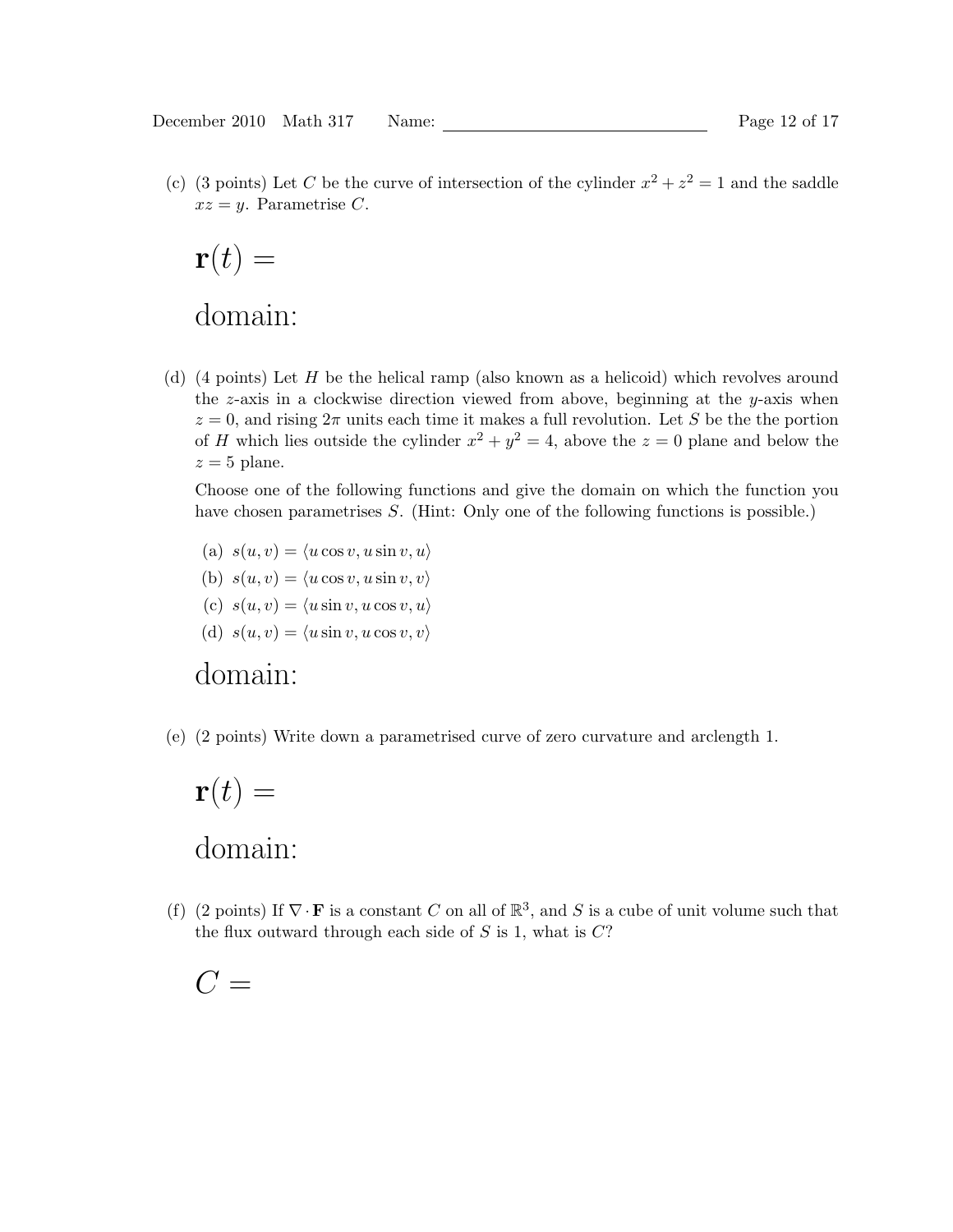(g) (2 points) Let

$$
\mathbf{F}(x, y) = \langle ax + by, cx + dy \rangle.
$$

Give the full set of  $a, b, c$  and  $d$  such that  $\bf{F}$  is conservative.

(h) (1 point) If  $r(s)$  has been parametrised by arclength (i.e. s is arclength), what is the arclength of  $r(s)$  between  $s = 3$  and  $s = 5$ ?

# arclength:

(i) (2 points) Let  $\bf{F}$  be a 2D vector field which is defined everywhere *except* at the points marked P and Q. Suppose that  $\nabla \times \mathbf{F} = 0$  everywhere on the domain of **F**. Consider the five curves  $R, S, T, U$ , and  $V$  shown in the picture. Which of the following is necessarily true?

(a) 
$$
\int_{S} \mathbf{F} \cdot d\mathbf{r} = \int_{T} \mathbf{F} \cdot d\mathbf{r}
$$

- (b)  $\int_R \mathbf{F} \cdot d\mathbf{r} = \int_S \mathbf{F} \cdot d\mathbf{r} = \int_T \mathbf{F} \cdot d\mathbf{r} = \int_U \mathbf{F} \cdot d\mathbf{r} = 0$
- (c)  $\int_R \mathbf{F} \cdot d\mathbf{r} + \int_S \mathbf{F} \cdot d\mathbf{r} + \int_T \mathbf{F} \cdot d\mathbf{r} = \int_U \mathbf{F} \cdot d\mathbf{r}$
- (d)  $\int_U \mathbf{F} \cdot d\mathbf{r} = \int_R \mathbf{F} \cdot d\mathbf{r} + \int_S \mathbf{F} \cdot d\mathbf{r}$
- (e)  $\int_V \mathbf{F} \cdot d\mathbf{r} = 0$

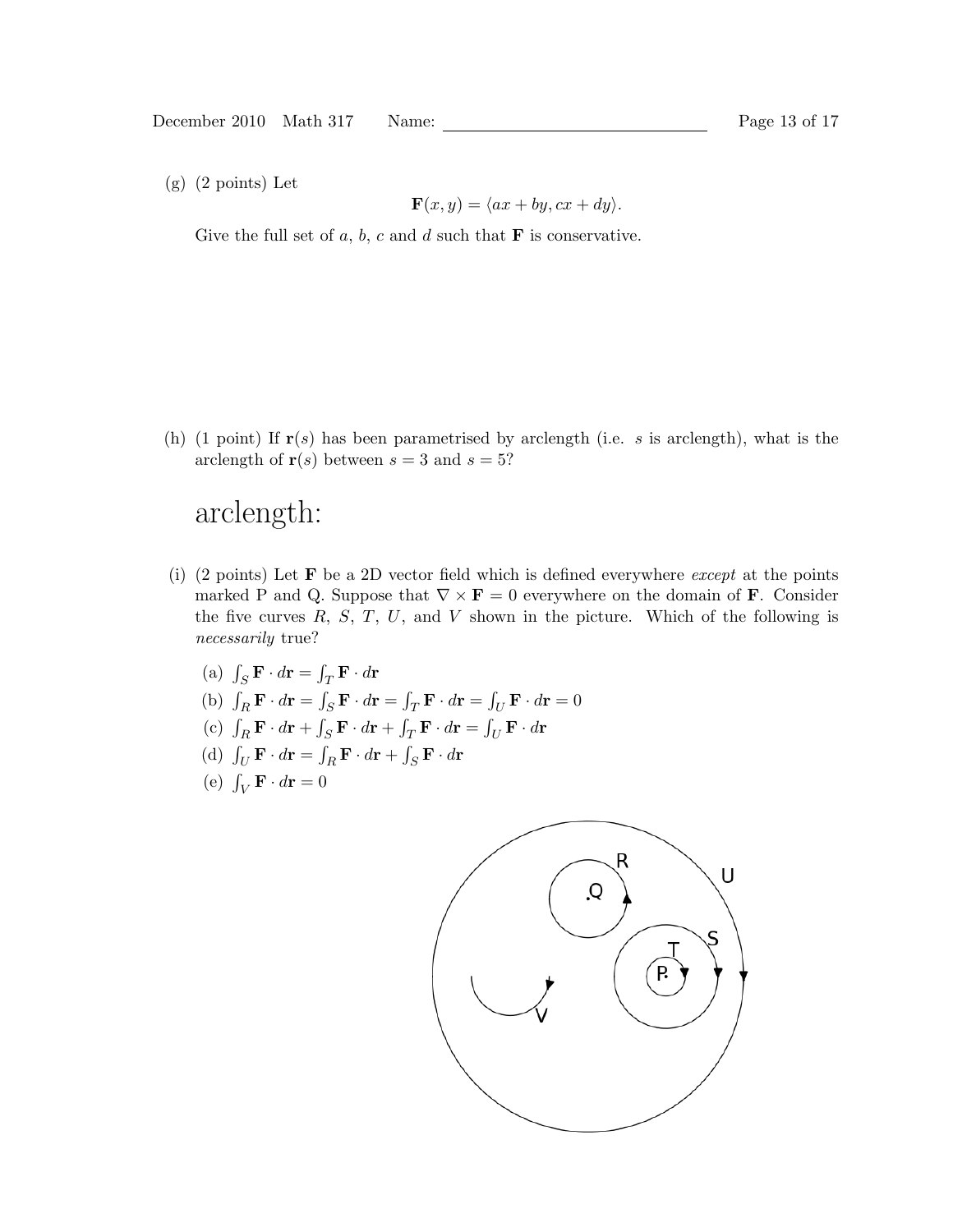(j) (2 points) Write down a 3D vector field  $\bf{F}$  such that for all closed surfaces S, the volume enclosed by  $S$  is equal to

$$
\iint\limits_{S} \mathbf{F} \cdot d\mathbf{S}.
$$

$$
\mathbf{F}(x,y,z) =
$$

(k) (1 point) Consider the vector field  $\bf{F}$  shown below. curl **F** at P is (circle one): positive negative zero

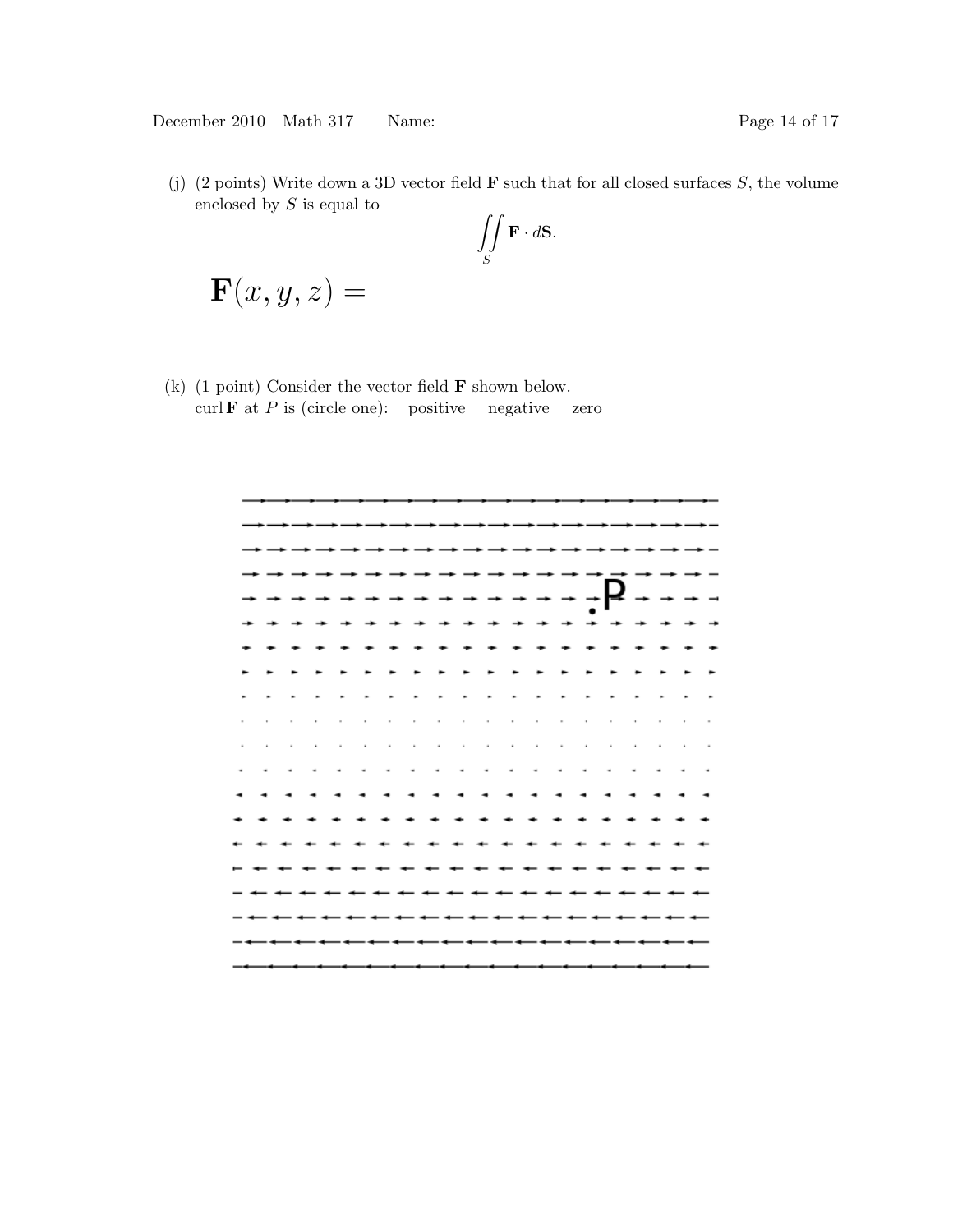#### Problem 10 of 10 [10 points]

Say whether the following statements are true  $(T)$  or false  $(F)$ . Only your answer counts. You will get 1 point for each correct answer, 0 for each wrong or unanswered.

- **T F** If **F** is a 3D vector field defined on all of  $\mathbb{R}^3$ , and  $S_1$  and  $S_2$  are two surfaces with the same boundary, but  $\iint_{S_1} \mathbf{F} \cdot d\mathbf{S} \neq \iint_{S_2} \mathbf{F} \cdot d\mathbf{S}$ , then div **F** is not zero anywhere.
- **T F** If **F** is a vector field satisfying curl  $\mathbf{F} = 0$  whose domain is not simply-connected, then F is not conservative.
- $T F$  The osculating circle of a curve C at a point has the same unit tangent vector, unit normal vector, and curvature as C at that point.
- T F A planet orbiting a sun has period proportional to the cube of the major axis of the orbit.
- **T F** For any 3D vector field **F**, div(curl **F**) = 0.
- **T F** A field whose divergence is zero everywhere in its domain has  $\iint_S \mathbf{F} \cdot d\mathbf{S} = 0$  for all closed surfaces S in its domain.
- T F The gravitational force field is conservative.
- **T F** If **F** is a field defined on all of  $\mathbb{R}^3$  such that  $\int_C \mathbf{F} \cdot d\mathbf{r} = 3$  for some curve C, then  $\nabla \times \mathbf{F}$ is non-zero at some point.
- T F The normal component of acceleration for a curve of constant curvature is constant.
- **T F** The curve defined by

$$
\mathbf{r}_1(t) = \cos(t^4)\,\mathbf{i} + 3t^4\,\mathbf{j}, \quad -\infty < t < \infty,
$$

is the same as the curve defined by

$$
\mathbf{r}_2(t) = \cos t \,\mathbf{i} + 3t \,\mathbf{k}, \quad -\infty < t < \infty.
$$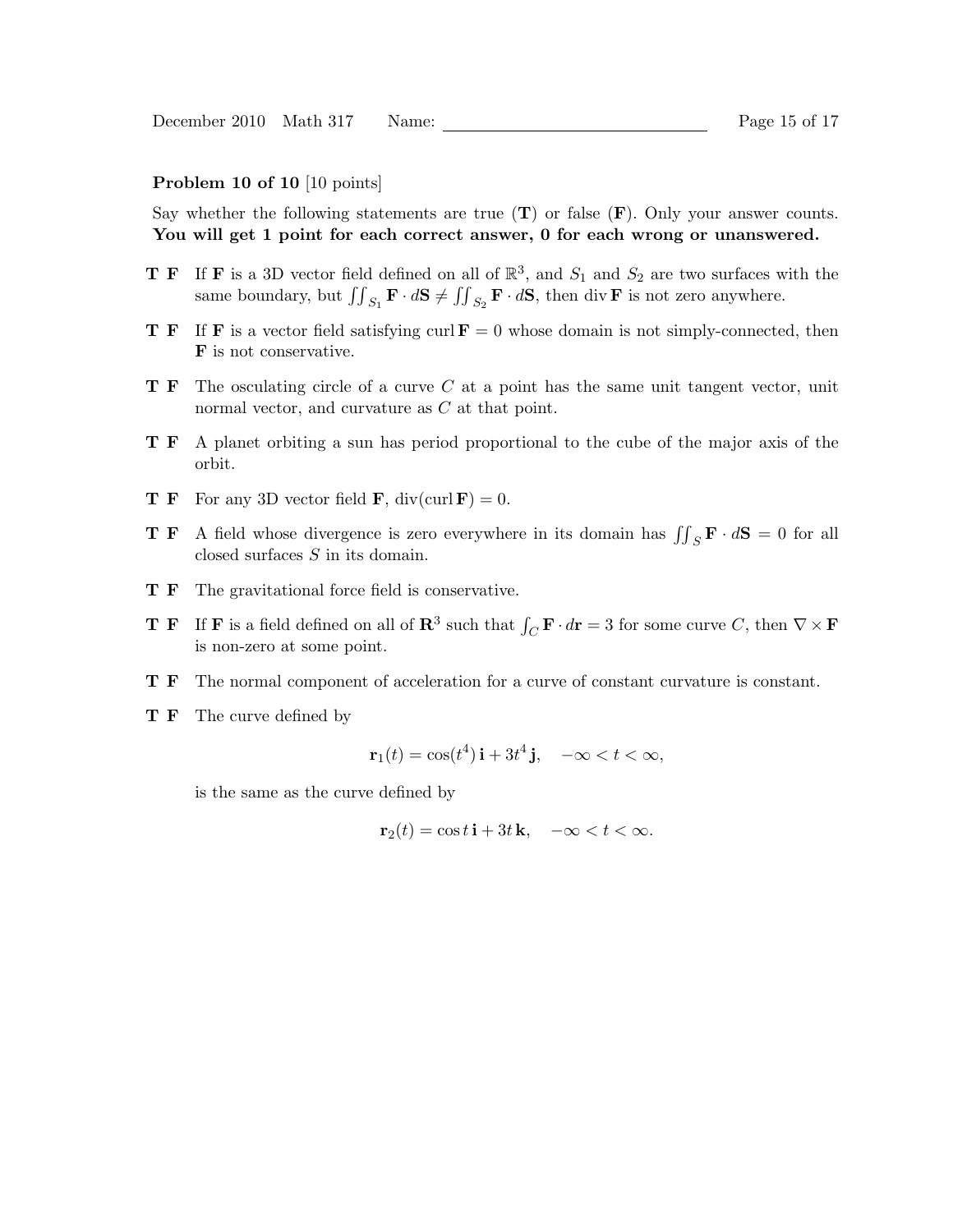[blank page - do NOT detach this page from the exam]